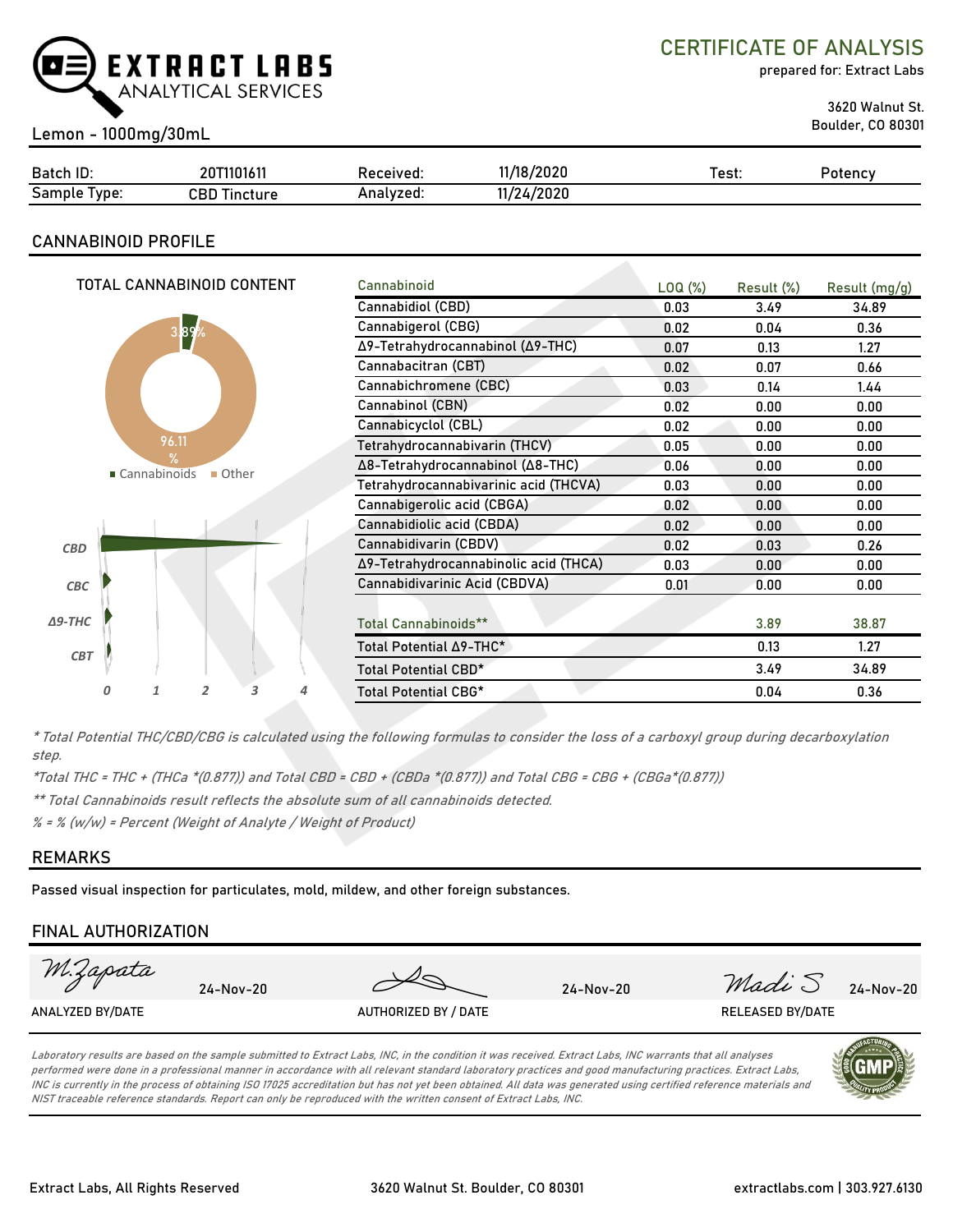

CERTIFICATE OF ANALYSIS

prepared for: EXTRACT LABS *3620 WALNUT STREET BOULDER, CO 80301*

# CBD Lemon 1000mg/30ml Tincture

| <b>Batch ID:</b> | 20T1101611                   | Test ID:   | T000110673            |
|------------------|------------------------------|------------|-----------------------|
| Type:            | Edible                       | Submitted: | 11/18/2020 @ 10:20 AM |
| Test:            | Microbial Contaminants       | Started:   | 11/19/2020            |
| Method:          | TM24, TM25, TM26, TM27, TM28 | Reported:  | 11/22/2020            |
|                  |                              |            |                       |

# MICROBIAL CONTAMINANTS

| Contaminant                    | Result (CFU/g)* |  |
|--------------------------------|-----------------|--|
| <b>Total Aerobic Count**</b>   | None Detected   |  |
| <b>Total Coliforms**</b>       | None Detected   |  |
| <b>Total Yeast and Molds**</b> | None Detected   |  |
| E. coli                        | Absent          |  |
| STEC and 0157 E. coli          | None Detected   |  |
| <b>Salmonella</b>              | None Detected   |  |

*\* CFU/g = Colony Forming Unit per Gram*

*\*\* Values recorded in scientific notation, a common microbial practice of expressing numbers that are too large to be conveniently* 

 *written in decimal form.*

*Examples: 10^2 = 100 CFU 10^3 = 1,000 CFU 10^4 = 10,000 CFU 10^5 = 100,000 CFU*

#### NOTES:

Total Aerobic: None Detected Coliforms: None Detected TYM: None Detected Free from visual mold, mildew, and foreign matter

# FINAL APPROVAL



Tori King 22-Nov-2020 11:57 AM

Den Miton

Ben Minton 22-Nov-2020 4:23 PM

#### PREPARED BY / DATE APPROVED BY / DATE

*Testing results are based solely upon the sample submitted to Botanacor Laboratories, LLC, in the condition it was received. Botanacor Laboratories,*  LLC warrants that all analytical work is conducted professionally in accordance with all applicable standard laboratory practices using validated *methods. Data was generated using an unbroken chain of comparison to NIST traceable Reference Standards and Certified Reference Materials. This report may not be reproduced, except in full, without the written approval of Botanacor Laboratories, LLC. ISO/IEC 17025:2005 Accredited A2LA Certificate Number 4329.03. Testing associated with this certificate of analysis performed by an external ISO17025 accredited provider.*



Botanacor Laboratories™, All Rights Reserved | 1301 S Jason St Unit K, Denver, CO 80223 | 888.800.8223 | www.botanacor.com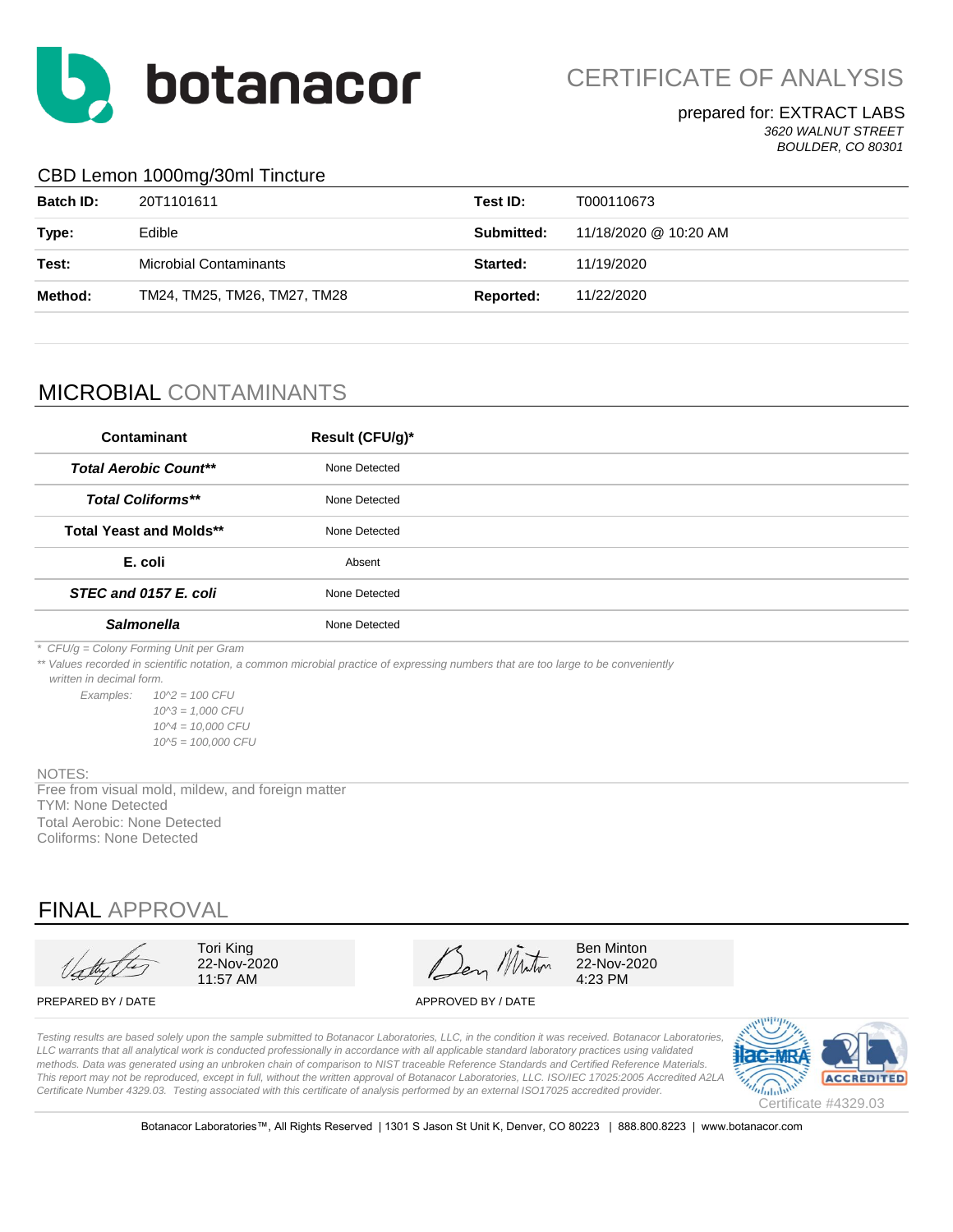

CERTIFICATE OF ANALYSIS

prepared for: Extract Labs

 3620 Walnut St. Boulder, CO 80301

# Lemon 1000mg/30mL

| Batch ID:                | 20T1101611          | Received: | 11/18/2020 | Test: | <b>Residual Solvents</b> |
|--------------------------|---------------------|-----------|------------|-------|--------------------------|
| Sample Type:             | <b>CBD Tincture</b> | Analyzed: | 11/23/2020 |       |                          |
|                          |                     |           |            |       |                          |
| <b>RESIDUAL SOLVENTS</b> |                     |           |            |       |                          |
|                          |                     |           |            |       |                          |

| <b>SOLVENT</b>           | <b>REPORTABLE RANGE</b> | <b>RESULT</b> (ppm) |
|--------------------------|-------------------------|---------------------|
| Acetone                  | 100-1000                | 0.00                |
| Acetonitrile             | 100-1000                | 0.00                |
| Benzene                  | $0.2 - 4$               | 0.00                |
| <b>Butanes</b>           | 100-1000                | 0.00                |
| Ethanol                  | 100-1000                | 0.00                |
| <b>Ethyl Acetate</b>     | 100-1000                | 0.00                |
| Heptane                  | 100-1000                | 0.00                |
| <b>Hexanes</b>           | $6 - 120$               | 0.00                |
| <b>Isopropyl Alcohol</b> | 100-1000                | 0.00                |
| Methanol                 | 100-1000                | 0.00                |
| Pentane                  | 100-1000                | 0.00                |
| Propane                  | 100-1000                | 0.00                |
| Toluene                  | $18 - 360$              | 0.00                |
| Xylenes                  | 43-860                  | 0.00                |
|                          |                         |                     |

#### REMARKS

Passed visual inspection for particulates, mold, mildew, and other foreign substances.

#### FINAL AUTHORIZATION

M.Zapata

23-Nov-20 23-Nov-20 23-Nov-20 *Madi* 5 23-Nov-20

ANALYZED BY/DATE AUTHORIZED BY / DATE AUTHORIZED BY / DATE RELEASED BY/DATE

Laboratory results are based on the sample submitted to Extract Labs, INC, in the condition it was received. Extract Labs, INC warrants that all analyses performed were done in a professional manner in accordance with all relevant standard laboratory practices and good manufacturing practices. Extract Labs, INC is currently in the process of obtaining ISO 17025 accreditation but has not yet been obtained. All data was generated using certified reference materials and NIST traceable reference standards. Report can only be reproduced with the written consent of Extract Labs, INC.